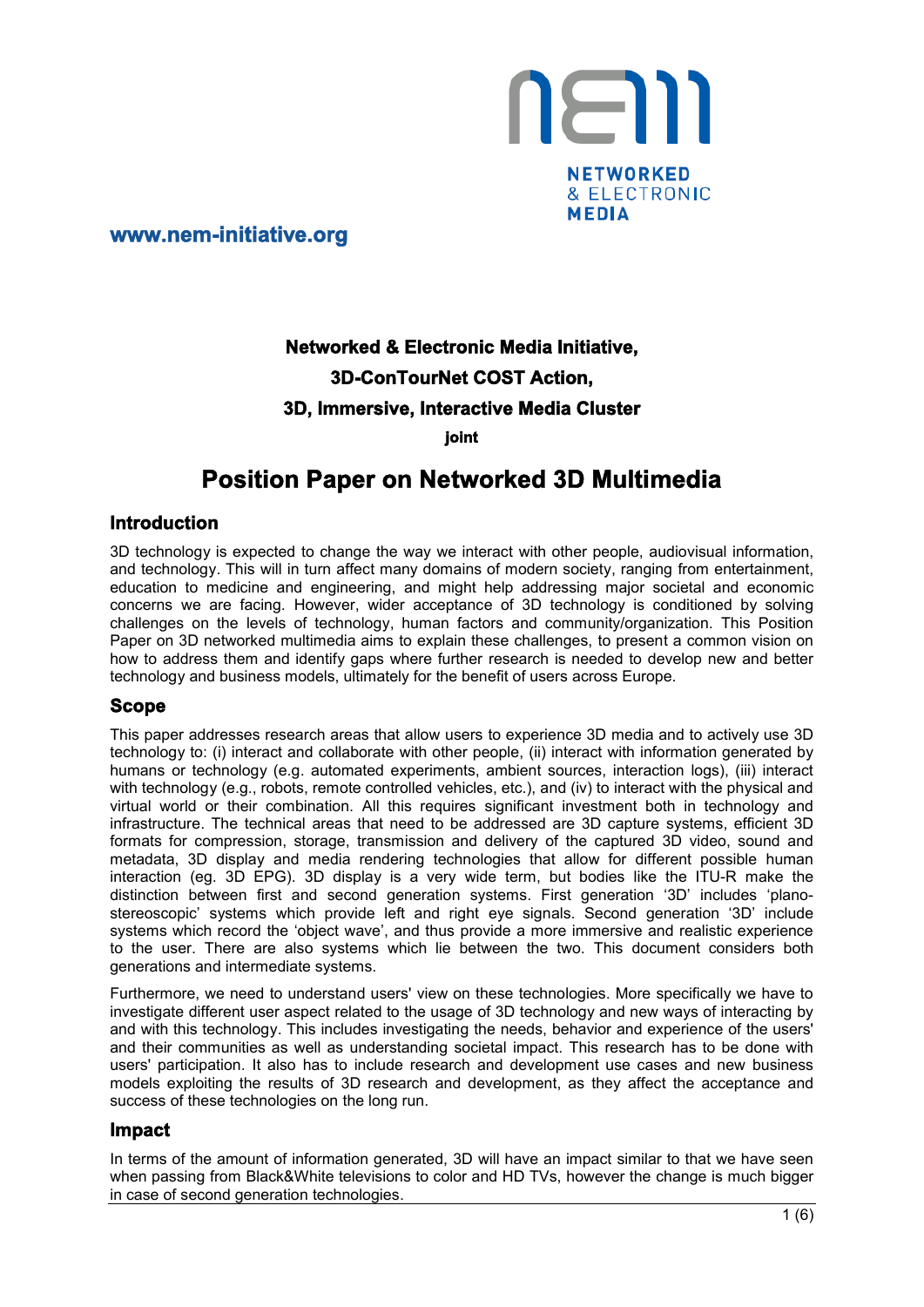

3D content availability, networked and mobile 3D devices enable people to have brand new experiences, such as exchanging 3D sensitive content, join in 'shared space' experience, move around (and within) sports action by selecting the appropriate desired viewpoint, search data and information sets in new (3 dimensional) ways – and probably many more things; gaming will probably be the leading application for coming years within younger generations, however other applications, such as 3D transmission of medical images that allow remote diagnostics, play also an important role. There is, thus, an enormous social usage dimension that will influence the types of demands put on networks, connectivity, access and display devices. This will require investments in new infrastructure equipment and delivery architectures.

There is a close link between the social demand and social acceptance of a technology, and the economic and technical drive creating that technology. A new technology might languish unused for decades until an additional enabling technology or shift in social perception occurs, at which time there is a sudden increase in investment in the technology, user demand for development and improvement arises and an industry is created. We have yet to see this shift in public acceptance or demand for 3D media. 3D movies are seen as novelties, take-up of 3D home displays is disappointing, and the volume of 'made for 3D' content is very small. For the technology to gain traction, there needs to be a popular application which is only possible with 3D presentation. This may, for example, occur through immersion; shared spaces and productions in which the viewer becomes part of the action rather than a passive observer. For such new formats to be possible, more efficient delivery formats, faster and lower latency networks and truly immersive viewing platforms are necessary. But additionally, the creative professionals need to develop new production skills which move beyond simply adding 3D effects to a 2D workflow, but create new forms of artistic expression, thus creating the unique selling proposition that drives public demand for 3D technologies. There is thus a challenge for technology investment to include a socio-economic dimension, looking to emerging applications as well as technologies, encouraging each to grow and cross-fertilize with the other. Creative professionals at all levels of development, from innovative students to those with many years of traditional experience need to be an integral part of the development cycle, and should have a significant role in the shaping and directing of the emerging technology solutions.

Most of the proposed achievements below are 'soft' results, including content, content creation methods, processes, software components and platforms for various purposes along the chain, measurement methodologies, all of which can be easily taken up and exploited by European SMEs and large companies. In terms of hardware, there are companies both in the capture and display area that are considered world leaders in their respective area, especially in the high-end of the market. Thus these are in a good position to exploit the latest R&D results foreseen in the 3D field.

## **Importance of 3D content**

Critical content is rarely available, and most of the content available nowadays is essentially planostereoscopic content. User acceptance and adoption of 3D technology/services is highly dependent on the existence of appealing content. Therefore, more 3D content production needs to be promoted, and consequently new 3D content creation technologies along with the investigation of 3D content quality evaluation and user experience metrics require funding and international cooperation that can be provided through EC funded research projects. This applies both to natural content capturing (robust camera setups, more compact and more capable 3D cameras, 3D reconstruction from widely placed cameras, 3D audio devices, etc.), synthetic content creation (e.g., exploiting acceleration techniques for rendering the same content from a number of viewpoints) as well as post-processing (understanding the consequences of traditional 2D workflows and post-processing effects on 3D vision and find 'replacements' that work in 3D, introduction of depth-aware post-processing, content adaptability for universal access, image retargeting, etc), or the combination of both natural and synthetic content to enhance the immersive experience. Especially in 3D, the seamless integration of theses domains (sample-based real-world data and computer generated content) will become essential. New formats for scene representation, manipulation and rendering are required. Regarding model based rendering of real scenes, allowing the user to move in the scene and choosing his/her viewpoint requires very good and accurate models. In the case of streaming from 3D camera, the viewpoint and the camera have the same location and a complete image as seen from the camera is produced. Missing information not captured by the camera is not necessary in this case. However, if the user is allowed to move around the scene the information has to be complete, but building such complete 3D representations without resorting to synthetic models representing this reality is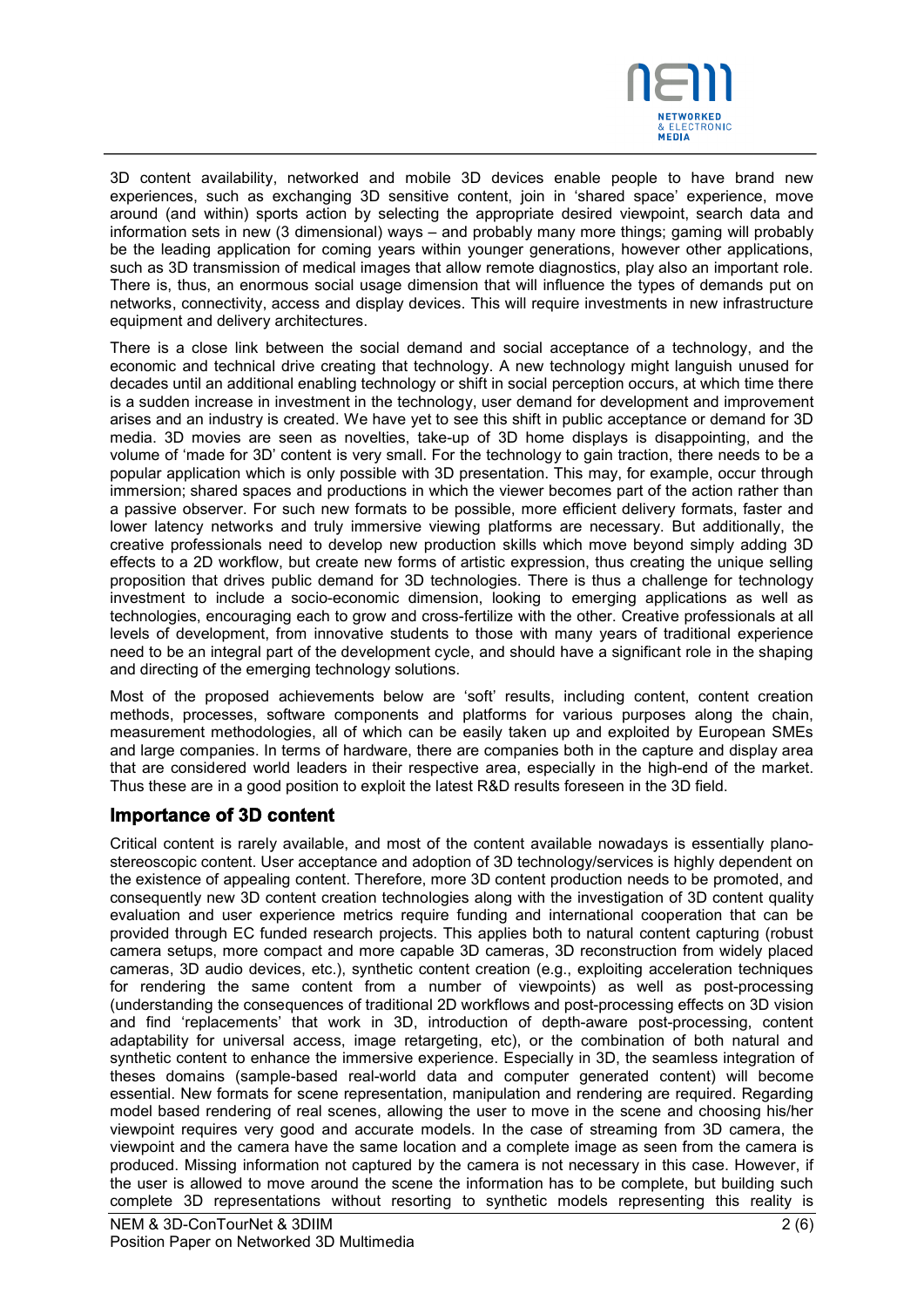

challenging. Efficient processes for making complete models of a real scene from video based sensors, especially when this has to be done without any optical markers, is today a major challenge on its own, which needs significant research effort. Furthermore, techniques to compress and transmit this data need to be devised given the bandwidth limitations of physical communication channels, also considering radically novel compression techniques not rooted in 2D video compression.

Regarding industrial usage of 3D visualization, huge amount of synthetic content exist in CAD and other systems, which are fairly complete and accurate models of human made structures and objects. On the other hand, producing high-quality models of the world "as-is", i.e. digital models of real 3D objects and structures is a great challenge, as current 3D sensor devices can produce millions of 3D points in a few seconds. To deduct useful, clean and structured information from such 3D point clouds, further coordinated research is necessary to design novel systems and applications using advanced technology (e.g. laser scanners, structured light in combination with camera devices, etc.).

We can also expect that for a significant time – if not forever – 2D and 3D content will co-exist. We ere used to project our world onto 2D (photos, newspapers, books, advertisements, signs, etc.), so 2D and 3D content will need to be "merged" and presented in combination. This is interdisciplinary research that also involves biologists and psychiatrists to find out how humans perceive mixed 2D / 3D worlds.

## **New business models for 3D**

Positioning versus pure 2D and working business models for 3D should be developed, applications that can compensate for the increased cost of 3D production / transmission should be found. Key industrial players are encouraged to seek such applications, taking leadership in specific areas of 3D. Applications providing unique experiences, like live 3D sport and cultural events, should be identified and promoted. Emerging business models will benefit from advanced technology to support widespread 3D content dissemination and open accessibility by citizens, researchers and industry. Seamless access to 3D enabled services over the Internet and mobile networks will drive users into new multimedia experiences, which can give rise to new developments and business opportunities. This requires specific funding for developing enabling technologies associated with market research. A critical factor in the future 3D business is the ability to share the already deployed HDTV delivery infrastructures with 3D content and also the existing population of HDTV receivers (with appropriate updates) to consume 3D content. Therefore, successful deployment of large scale 3D services and applications is dependent on accurate evaluation and forecast of the necessary investment in new technology while taking the maximum benefit from the existing one. The potential for research and development of novel 3D technology in industry and medical fields is also seen as a driving force to create new business models and market development.

## **Specialized 3D platforms for specific application areas**

Different application areas with different requirements for 3D must be clearly identified. Specialized end-to-end 3D platforms need to be researched and developed such that they can be embedded into the everyday life and work flow or establish new practices. Prominent examples include 3D immersive communications and tele-presence (3D capture and optional reconstruction, spatial sound, live transmission and display, all in a convenient way for the user), simulation (interfacing to existing simulation platforms, immersive 3D displays), medical visualization (interfacing to existing systems, PACS, compact 3D displays with very high resolution and color range), digital signage (easy and fast 3D content creation, easy content distribution, maintenance-free and robust 3D equipment), industrial and scientific visualization (seamless interfacing to existing systems, real-time rendering of complex 3D models, real-time ray-tracing exploiting the advantages of 3D visualization), 3D visualization of virtual worlds (providing fully immersive experiences by interfacing to existing and new virtual worlds) and building and construction applications (using the buildingSMART standard and the IFC format, with a high potential for reusability in culture, tourism and training applications).

## **Common formats and interfaces**

As 3D content is expected to be delivered to highly heterogeneous terminals over a variety of means, such as packaged media and networks with and without guaranteed quality of service, common formats that support view scalability (without excluding other types of scalability) and error resilience are extremely needed. Although there are live standardization activities in the ITU and MPEG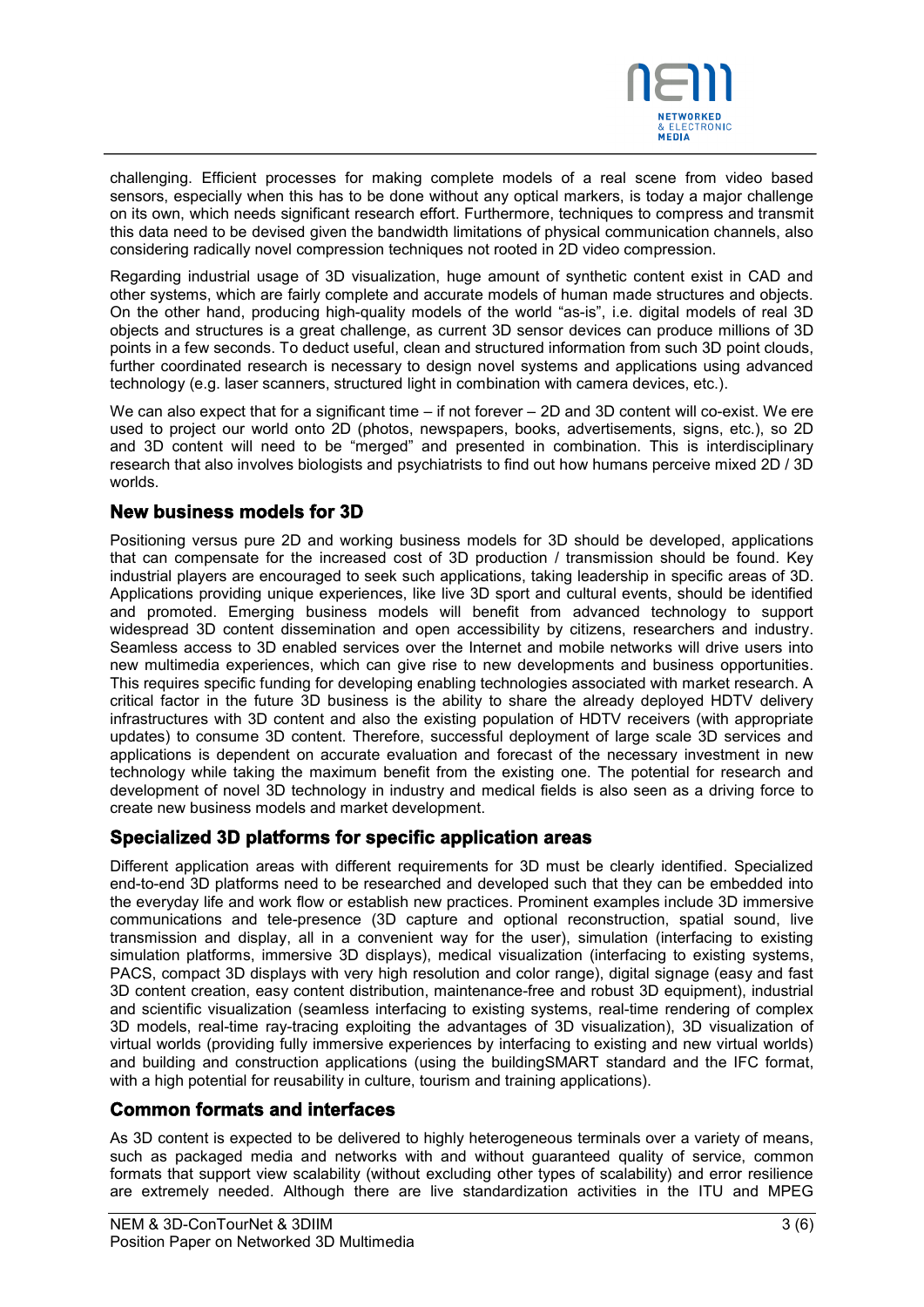

standardization bodies, 3D technologies today tend to use vendor specific tools, formats and interfaces, which makes the creation of vendor independent 3D platforms hard, if not impossible. For example, the creation of a 3D set-top-box that accepts live 3D transmission in a common format, and plays it on all commercially available 3D displays is not yet possible without interface and format conversions, but is a requirement for widespread adoption. Standardization activities, such as those in the ITU and MPEG bringing all key players in the 3D field together, should be strongly encouraged and supported, seeking for advances that bring future generations of 3D systems to reality, such as multiview systems and its succeeding generations. Multiview plus Depth standard is foreseen to be the way forward, yet research needs to be done to find common formats that are backward compatible with legacy standard and high definition television.

Smooth introduction of future generation 3D services is desirable in the sense that existing terminals should not be totally excluded from accessing the "richer" 3D content (preventing awareness of the new content). For this, coding standards that allow scalability are preferred, for example, AVC-based 2D TV systems can play the 2D part of the 3D content.

## **Measurement of Quality of Experience of 3D solutions**

Quality of experience is a crucial success factor of new 3D services. Although there are some factors and initial measurement devices in this field, there is still no common way and procedure to compare 3D integrated solutions where displays play a major role. Although the recently published SID IDMS standard (icdm-sid.org) contains standardized measurements for 3D displays, these need to be taken up by the industry. However, evaluation of 3D solutions requires measuring not only objective features of different 3D solutions, but also measuring the perceptions of these solutions by the end-users - enduser's experience. Each manufacturer highlights the features and advantages they have, but there is no common way to make an objective or formal subjective assessment of 3D quality that is acceptable and meaningful for an everyday user. Such measurement methods need to clearly indicate the advantages and disadvantages of using 3D displays over a 2D display in specific application scenarios. Working towards a common framework (not necessarily the same for all kinds of 3D technologies) to measure the quality of 3D integrated solutions, taking into account not only the technological elements, but also the environment and the content displayed should be supported. The work done in SID ICDM-3D, 3D@Home and QUALINET are of the first initiatives in this domain, organizations involved in 3D are all welcome to contribute. Objective Quality measures are also needed to understand the overall impact of a complete technology chain on the users' quality of experience.

## **Reduce the cost of good 3D equipment**

Although devices and technologies for creating 3D vision have been available since 1852, and there were several periods in time when 3D came to prominence, it never really became mainstream. Cheap 3D solutions, such as anaglyph, did not spread to the homes, mainly because of their poor quality. Active and passive glasses based systems are now considered the most popular in home and cinema systems, respectively, both having specific limitations on user experience. Higher level solutions, such as multi-view, volumetric or light-field 3D displays are not spreading rapidly partly because of the lack of 3D content, the price of 3D TV sets and the lack of supporting infrastructure in many places. Therefore, research on making high-quality 3D display and spatial audio solutions cheaper to make them more affordable should be supported by research programs in order to potentiate higher user acceptance of 3D multimedia technology and market development.

New 3D displays should be adapted to the special needs of the user in different use cases: Many people watching; Personal display; Portable display; Interacting with 3D content – individual; Interacting with 3D content – collaborative work. Moreover, current 3D displays that do not require users to wear glasses still offer limited viewing angles and thus further research effort is necessary to overcome such limitations, which is also a constraining factor for user adoption of 3D technology.

## **3D Media Internet**

The Internet is not 3D-enabled up to now. The user quality of experience of current 3D Internet technology lags far behind the one of installed 3D applications. Neither can browsers handle 3Dobjects (a proprietary viewer can, but 3D is not yet integrated into the DOM, nor are PC user interfaces). Here significant progress has been made recently but needs to be pushed further by the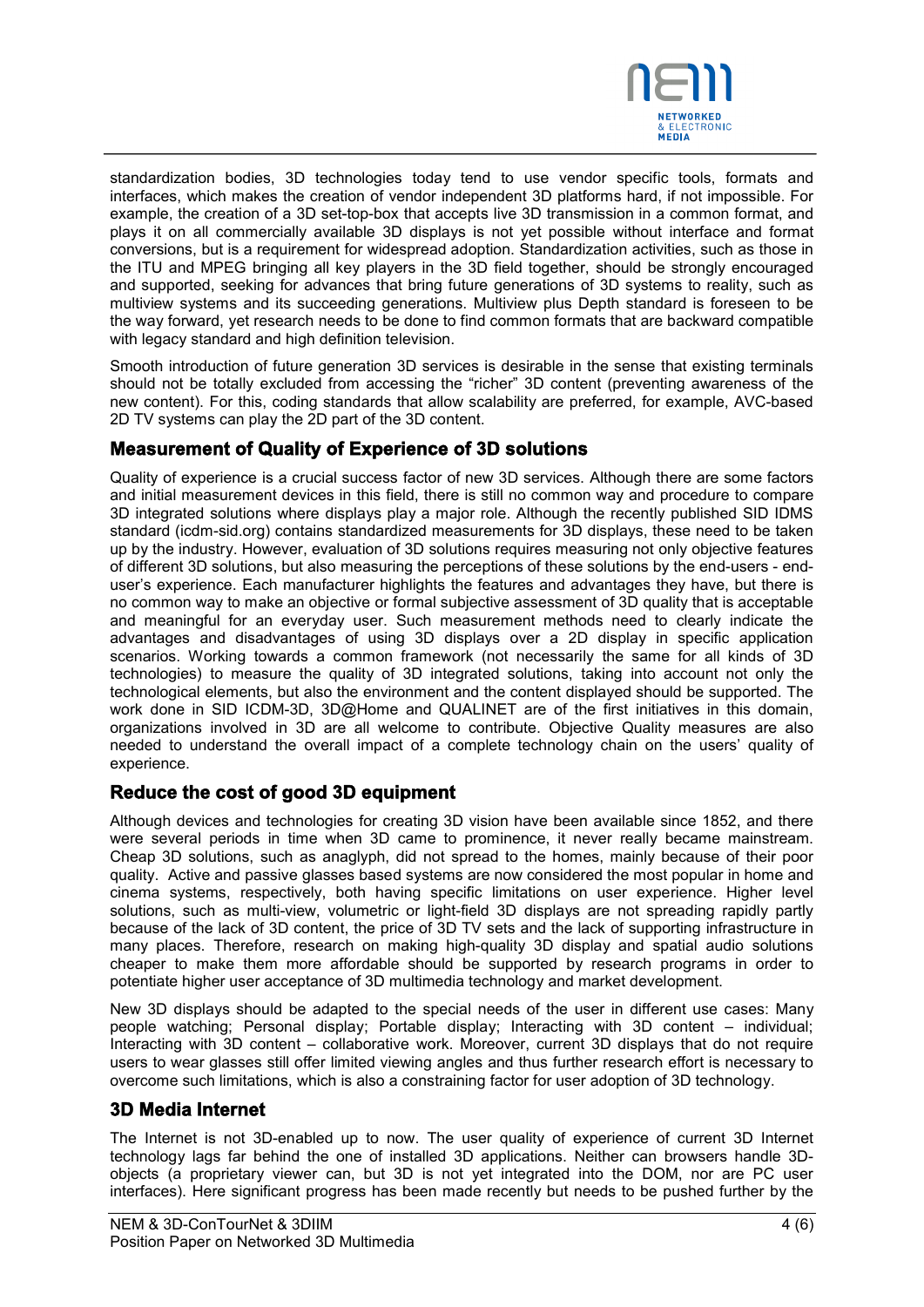

research community. Still, a broad uptake of '3D Media Internet' depends on a significant improvement of the user quality of experience, which should not significantly differ from the quality offered by similar 3D services installed on the user's device. Infrastructure consisting of 3D content distribution and adaptation strategies plus parallel processing capabilities should be developed to provide the user with the best possible balance of visual fidelity of large 3D objects, interactivity in 3D Internet applications and network load. With TVs getting more and more web-like functionality (streaming video, music, photo, web browsing, XML3D) enhancing 3D Media Internet technologies affects even more users and thus becomes more important in the near future.

## **Network**

Although modern networks and broadcasting technologies are much faster and reliable than some years ago, transmission of 3D content, especially in ultra high resolution (4K or 8K) or multiview streams, demands very reliable and adaptive protocols and technologies. Such networks should support monitoring all parameters and QoS metrics that may interfere 3D transmission on the full path from the provider to the end user. The desynchronization of multiple 3D streams may corrupt quality of experience much more than just a desynchronization of audio and video. Networks should also migrate to content awareness, where user may choose both the content and the required quality, and the system automatically selects the best location based on various factors (distance, bandwidth, etc.). Moreover, a network that is aware of user's display technology may automatically propose adequate format or codec – or transparently send the content for real-time conversion. Wireless networks are also next challenge because of much more susceptibility to interferences.

## **Roadmaps**

When more advanced 3D solutions will appear in the consumer market is a question interesting for all players in the 3D field. In this Position Paper we do not attempt to predict this, rather refer the interested reader to existing roadmaps prepared by groups of experts:

- Roadmap for 3D, Immersive, Interactive Media Technology by 3D, Immersive, Interactive Media Cluster (www.3diim-cluster.eu)
- 3D Eco-System Diagram and 3D Technology Matrix by the 3D@Home Consortium (www.3dathome.org)

### **Final remarks**

There should be a seamlessly evolution from 2D to 3D enabled applications and services in a way similar to the evolution from B&W to color TV (scalability). Therefore, early adoption of 3D systems should be promoted by stimulating 3D content production with widespread user access and also thorough investigation of 3D human factors that affect user acceptance and adoption. Additionally, seamless integration and convergence of consuming platforms (e.g., Internet, mobile devices, TV broadcast, VOD, etc.) should be envisaged by EC research projects. Interactive 3D media systems providing richer immersive environments require joint research efforts from the different technological elements present in the chain, from acquisition, processing and/or compression, networking and display.

## **Conclusions**

- The demands put on networks, connectivity, access and display devices due to 3D services require investments in new infrastructure equipment and delivery architectures to support 3D.
- More 3D content production needs to be promoted, and new 3D content creation technologies along with 3D content quality evaluation metrics require funding and international cooperation through EC funded research projects. Creative professionals should be seen as essential contributors to the development of new content production concepts that will drive take-up of and investment in the emerging technologies.
- Efficient processes for making complete 3D models of a real scene from video based sensors needs significant research effort to be funded.
- Immersive 3D real-time communication (ie. 3D tele-presence) and its supporting techniques still need a significant amount of funded research, before it can be used in a commercial setting